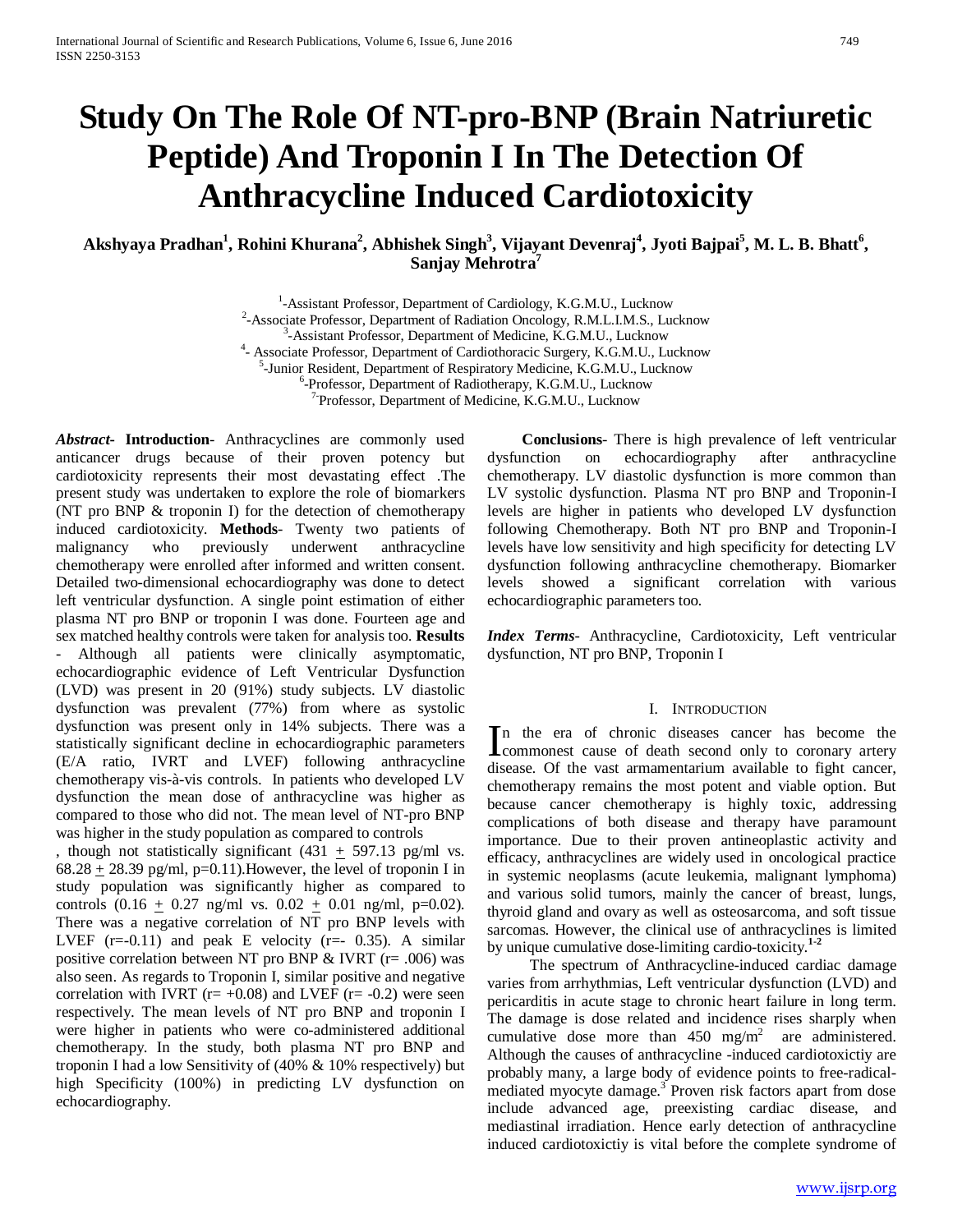cardiomyopathy or heart failure develops. Monitoring of drug induced myocardial damage becomes more significant in the wake of finding that dexrazoxane, an antioxidant that functions by chelating iron has significant cardio protection.<sup>4</sup> The role of routine cardiac biomarker in this scenario is unclear.<sup>5-8</sup> The present study was undertaken to evaluate the role of NT pro-BNP and Troponin I as markers of anthracycline induced cardiotoxictiy. We also to tried to evaluate the impact of total cumulative dose of anthracyclines. The effects of radiotherapy and other chemotherapeutic agents on development of anthracycline -induced cardiotoxicity were also studied.

#### II. METHODS

## **2.1 STUDY POPULATION:**

 Patients of malignancy who had received anthracycline chemotherapy in Department of Internal Medicine, Radiotherapy & Oncology were enrolled for study after obtaining written and informed consent. The following patients were excluded for the study:-

- Acute inflammatory states- sepsis, multi organ dysfunction
- $\triangleright$  Prior cardiac dysfunction- acute myocardial infarction, coronary artery disease, cardiomyopathy, rheumatic heart disease, severe hypertension.
- Renal dysfunction- Raised serum creatinine (>2.0gm%), decreased glomerular filtration rate (e- $GFR < 60$  ml/min).
- $\triangleright$  Diseases of lung
- $\triangleright$  Patients on other Cardiotoxic drugs
- $\blacktriangleright$  Anemia (Hb <9.0 gm%)
- > Metabolic disorders

## **1.2 METHODOLOGY**

 Our study group consisted of 22 patients of cancer on anthracycline chemotherapy, preferably at least three months elapsed after start of chemotherapy. In this study group a point study comprising of clinical evaluation and detailed 2Dechocardiographic examination evaluation of LV systolic and diastolic functions was done. Simultaneously patients were randomized for measurement of either plasma NT-pro BNP or Troponin I. We also enrolled 14 age and gender matched healthy controls (after proper clinical and 2D echocardiographic exam) and measured plasma NT-proBNP and Troponin I in them.

## **1.3 EVALUATION**

## **A. Clinical evaluation:**

**1.** History taking focusing mainly on:

- $\triangleright$  Cancer type and stage
- $\triangleright$  Time of starting chemotherapy
- History suggestive of cardiac failure in past or present
- $\triangleright$  Family history suggestive of cardiac disease
- $\triangleright$  Dose of chemotherapy-dose/cycle frequency.
- 2. Complete General Physical Examination. B.**INVESTIGATIONS**

#### **1. Biochemical:**

• Complete Hemogram

- Urea, creatinine
- Liver function test
- Blood sugar
- **2. Chest X-ray**
- **3. ECG**
- **4. Echocardiography**

 Two-dimensional, M-mode, spectral, and color flow Doppler echocardiograms were obtained for evaluation of patients. Two-dimensional imaging examinations were performed in the standard fashion in parasternal long- and shortaxis views and apical four and two chamber views.

 Left ventricular ejection fraction (LVEF) were derived from biplane apical (two and four chamber) views using a modified Simpson's rule algorithm.

 The transmitral pulsed Doppler velocity recordings from three consecutive cardiac cycles were used to derive measurements as follows: E and A velocities as the peak values reached in the early diastole and following atrial contraction, respectively, and deceleration time as the interval from the E wave to the decline of the velocity to baseline.

 Finally, the left ventricular isovolumetric relaxation time (IVRT) was obtained from the apical five-chamber view with a continuous wave cursor or, if possible, a pulsed Doppler sample volume positioned to straddle the left ventricular outflow tract and mitral orifice so as to obtain signals from aortic valve closure, the termination of ejection and mitral valve opening, or the onset of trans-mitral flow. IVRT was taken as the time in the milliseconds (or seconds) from the end of ejection to the onset of left ventricular filling. Experienced cardiologists who were blinded to the BNP and troponin-I levels interpreted all echocardiograms.

## **ECHOCARDIOGRAPHIC CLASSIFICATIONS<sup>9, 10</sup>**

 Normal ventricular function was defined as LVEF >50%, absence of diastolic dysfunction. Systolic dysfunction was defined as ejection fraction <50%. Diastolic dysfunction was defined as impaired relaxation and restrictive and pseudo-normal pattern, based on the following definition.

| <b>Parameter</b> | <b>Normal</b> | <b>Delayed</b>    | <b>Pseudonormal</b> | <b>Restrictive</b> |
|------------------|---------------|-------------------|---------------------|--------------------|
|                  |               | <b>Relaxation</b> |                     |                    |
| E/A              | >1            | $<$ 1             | $1 - 2$             | $\mathcal{D}$      |
| DT.              | $<$ 220       | >220              | 150-200             | <150               |
| <b>IVRT</b>      | < 100         | >100              | 60-100              | < 60               |
| AR(cm/sec)       | $<$ 35        | $<$ 35            | >35                 | >25                |
| S/D              | Young         | $\geq1$           | $<$ 1               | $<$ 1              |
|                  | $<$ 1.        |                   |                     |                    |
|                  | adult         |                   |                     |                    |
|                  | $\geq1$       |                   |                     |                    |

 Systolic and diastolic dysfunction was defined as ejection fraction <50% with diastolic dysfunction as described above.

#### **5. NT-pro BNP Estimation**

 Estimation of plasma NT-proBNP levels were done by Electrochemiluminescence sandwich immunoassay using two polyclonal antibodies directed against NT-proBNP amino acid 1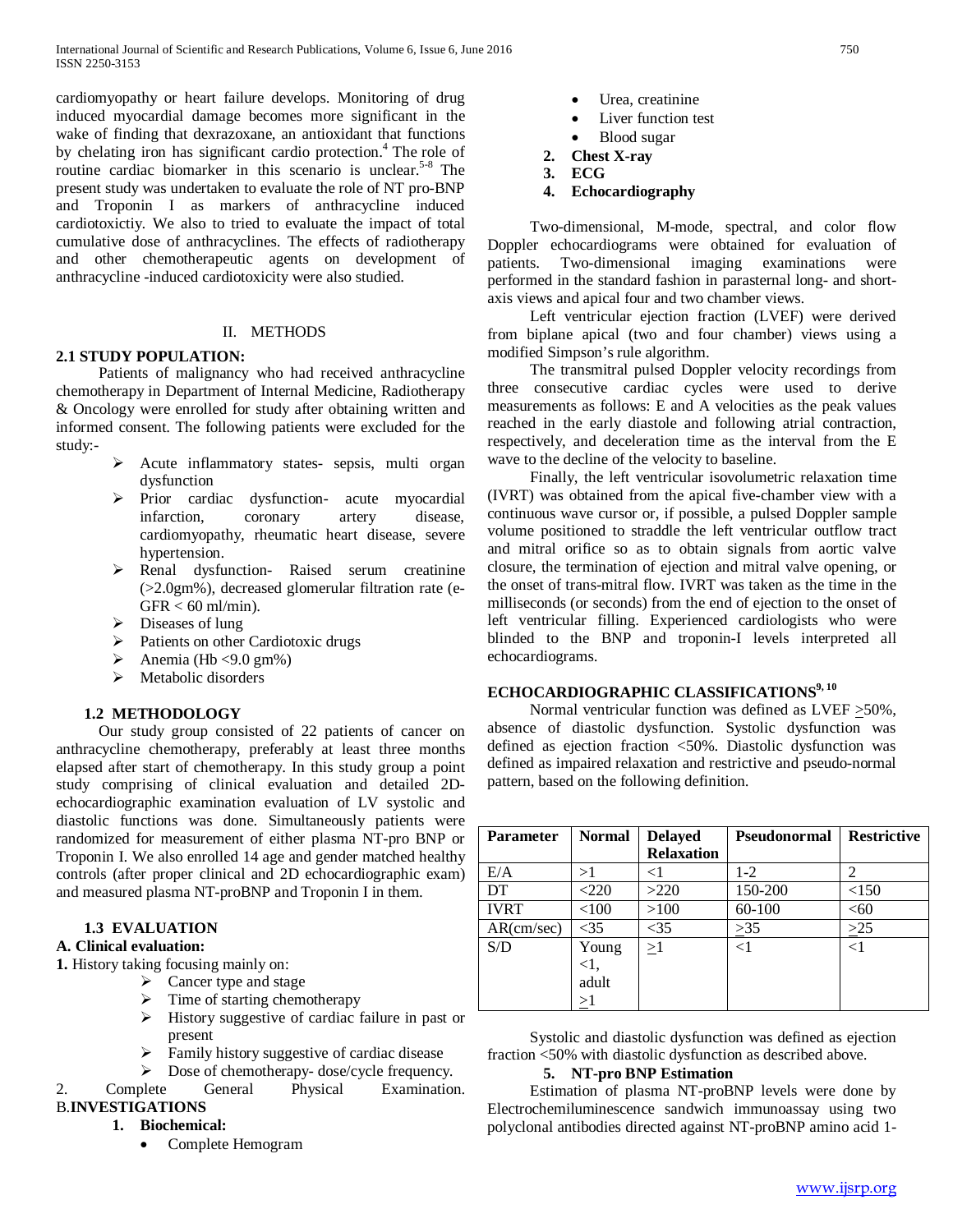21 and amino acid 39-50, respectively. Synthetic NT-proBNP (amino acid 1-76) was used as calibrator. The measuring ranges of the system was 5-35,000 pg/ml. normal values were as follows:

| $NT-proBNP$ (pg/ml) |            | Men | Women |
|---------------------|------------|-----|-------|
|                     | $<$ 50 vrs | <88 | <153  |
| Age                 | $>50$ yrs  |     | <334  |

#### **6. Troponin-I Estimation**

 Troponin-I estimation was done by immunometric assay (IMMULITE analyzer) utilizing murine monoclonal Troponin-I antibody. Lyophilized troponin-I was used as Calibrator. The measuring range of the system was upto 180 ng/ml. Normal value 98% values were below 1ng/ml.

## **7. Statistical Analysis**

 Date were analyzed using statistical software package, STATA 9.2 ( StataCorp, College station ,Texas, USA). A difference between the two values was considered to be significant only if 'p' value was found to be  $\langle 0.05 \, x^2 \rangle$  statistics was used to test the association between two or more categorical variables. Two sample t-test was used to see the difference between the mean to two different groups, if data was normal distributed. If data was not found to be normally distributed, a non-parametric equivalent to two sample t-test, Mann Whitney test used to test the level of significance between two values. One way analysis of variance (Oneway ANOVA) was used to test the difference among >2 groups in case of normally distributed data otherwise its non-parametric equivalent Kruskall Wallis.

#### III. OBSERVATIONS AND RESULTS

#### **3.1 Demographic Profile**

 A total of 22 patients of anthracycline chemotherapy and 14 age and sex matched healthy controls were enrolled in study. At the time of enrollment into study all of the patients were asymptomatic with respect to cardiovascular system.

 As seen in table 1, the mean age in study population was  $40.68 + 15.5$  years which was similar to that of control group  $(36.78 + 13.85)$  years. Maximum patients in the study group (50%) belonged to 41-60 age group and a similar distribution was present in control group also. The sex distribution in control group is equal while males outnumbered females in study population, the male to female ratio being 3:2. The maximum number of patients enrolled in the study received anthracycline treatment for Non-Hodgkin's lymphoma (41%) followed by Carcinoma of breast. (Figure 1)

## **1.4 Anthracycline profile of study population**

 In the study 73% of the patients were given Doxorubicin (Adriamycin) as the chemotherapeutic agent whereas rest 27% received epirubicin for their disease. The median cumulative dose of anthracycline used in the study was 420mg and the drugs were administered at a median frequency of every 4 weeks. The median time between end of chemotherapy and enrollment in study was a median period of 3.5 months.

#### **3.3 Echocardiographic Observation**

 Echocardiographic evidence of Left Ventricular dysfunction (LVD) was present in 91% of cases.(Figure 2) LV

diastolic dysfunction was prevalent (77%) from where as systolic dysfunction was present in only 14%.

 The mitral inflow E/A ratio was found to be significantly decreased in study group after receiving chemotherapy  $(1.08\pm0.28 \text{ vs. } 1.54\pm0.31, \text{ p = } 0.0001)$ 

**Table:-1. Demographic Profile of Study Population**

| Study $(n=22)$<br>Control $(n=14)$<br>Age (Mean $+$<br>$40.68 + 15.5$<br>$36.78 + 13.85$<br>SD, years)<br><b>Age Group</b><br>$1(4.5\%)$<br>$0 - 20$<br>1(7%)<br>$21 - 40$<br>8 (36.5%)<br>6(43%)<br>$41 - 60$<br>$11(50\%)$<br>7(50%)<br>2(9%)<br>>61<br>0<br><b>Sex</b><br><b>Male</b><br>13(59%)<br>9(41%)<br>$7(50\%)$<br>7(50%)<br><b>Female</b><br><b>Disease</b><br>$\overline{N.A}$<br>Hodgkin's<br>4(18%)<br>Lymphoma<br>Non-Hodgkin's<br>9(41%)<br>Lymphoma<br><b>Multiple</b><br>$2(10\%)$<br><b>Myeloma</b><br><b>Carcinoma</b><br>7(31%)<br><b>Breast</b><br>Anthracycline<br><b>Doxorubicin</b><br>16(73%)<br>Epirubicin<br>6(27%)<br><b>Parameters of</b><br>anthracycline<br>administration |
|-------------------------------------------------------------------------------------------------------------------------------------------------------------------------------------------------------------------------------------------------------------------------------------------------------------------------------------------------------------------------------------------------------------------------------------------------------------------------------------------------------------------------------------------------------------------------------------------------------------------------------------------------------------------------------------------------------------|
|                                                                                                                                                                                                                                                                                                                                                                                                                                                                                                                                                                                                                                                                                                             |
|                                                                                                                                                                                                                                                                                                                                                                                                                                                                                                                                                                                                                                                                                                             |
|                                                                                                                                                                                                                                                                                                                                                                                                                                                                                                                                                                                                                                                                                                             |
|                                                                                                                                                                                                                                                                                                                                                                                                                                                                                                                                                                                                                                                                                                             |
|                                                                                                                                                                                                                                                                                                                                                                                                                                                                                                                                                                                                                                                                                                             |
|                                                                                                                                                                                                                                                                                                                                                                                                                                                                                                                                                                                                                                                                                                             |
|                                                                                                                                                                                                                                                                                                                                                                                                                                                                                                                                                                                                                                                                                                             |
|                                                                                                                                                                                                                                                                                                                                                                                                                                                                                                                                                                                                                                                                                                             |
|                                                                                                                                                                                                                                                                                                                                                                                                                                                                                                                                                                                                                                                                                                             |
|                                                                                                                                                                                                                                                                                                                                                                                                                                                                                                                                                                                                                                                                                                             |
|                                                                                                                                                                                                                                                                                                                                                                                                                                                                                                                                                                                                                                                                                                             |
|                                                                                                                                                                                                                                                                                                                                                                                                                                                                                                                                                                                                                                                                                                             |
|                                                                                                                                                                                                                                                                                                                                                                                                                                                                                                                                                                                                                                                                                                             |
|                                                                                                                                                                                                                                                                                                                                                                                                                                                                                                                                                                                                                                                                                                             |
|                                                                                                                                                                                                                                                                                                                                                                                                                                                                                                                                                                                                                                                                                                             |
|                                                                                                                                                                                                                                                                                                                                                                                                                                                                                                                                                                                                                                                                                                             |
|                                                                                                                                                                                                                                                                                                                                                                                                                                                                                                                                                                                                                                                                                                             |
|                                                                                                                                                                                                                                                                                                                                                                                                                                                                                                                                                                                                                                                                                                             |
|                                                                                                                                                                                                                                                                                                                                                                                                                                                                                                                                                                                                                                                                                                             |
|                                                                                                                                                                                                                                                                                                                                                                                                                                                                                                                                                                                                                                                                                                             |
|                                                                                                                                                                                                                                                                                                                                                                                                                                                                                                                                                                                                                                                                                                             |
|                                                                                                                                                                                                                                                                                                                                                                                                                                                                                                                                                                                                                                                                                                             |
|                                                                                                                                                                                                                                                                                                                                                                                                                                                                                                                                                                                                                                                                                                             |
|                                                                                                                                                                                                                                                                                                                                                                                                                                                                                                                                                                                                                                                                                                             |
|                                                                                                                                                                                                                                                                                                                                                                                                                                                                                                                                                                                                                                                                                                             |
| <b>Total</b><br>$420$ (mg)<br>N.A                                                                                                                                                                                                                                                                                                                                                                                                                                                                                                                                                                                                                                                                           |
| <b>Cumulative</b>                                                                                                                                                                                                                                                                                                                                                                                                                                                                                                                                                                                                                                                                                           |
| dose                                                                                                                                                                                                                                                                                                                                                                                                                                                                                                                                                                                                                                                                                                        |
| <b>of</b><br>4(weeks)<br>Frequency                                                                                                                                                                                                                                                                                                                                                                                                                                                                                                                                                                                                                                                                          |
| drug<br>administration                                                                                                                                                                                                                                                                                                                                                                                                                                                                                                                                                                                                                                                                                      |
| $3.5$ (months)<br><b>Time</b><br>of                                                                                                                                                                                                                                                                                                                                                                                                                                                                                                                                                                                                                                                                         |
| enrollment                                                                                                                                                                                                                                                                                                                                                                                                                                                                                                                                                                                                                                                                                                  |
| following                                                                                                                                                                                                                                                                                                                                                                                                                                                                                                                                                                                                                                                                                                   |
| completion<br>of                                                                                                                                                                                                                                                                                                                                                                                                                                                                                                                                                                                                                                                                                            |
| chemotherapy                                                                                                                                                                                                                                                                                                                                                                                                                                                                                                                                                                                                                                                                                                |

**Table 2:- Echocardiographic & Biochemical parameters comparison between Patients & Control** (N=22)

|                          |            | Study           | Control         |
|--------------------------|------------|-----------------|-----------------|
| Mitral                   | pulse      | $1.08 \pm 0.28$ | $1.54 \pm 0.31$ |
| Doppler                  | E/A        |                 |                 |
| ratio*                   |            |                 |                 |
| IVRT*(seconds)           |            | $0.11 \pm 0.06$ | $0.07 \pm 0.01$ |
| LVEF <sup>*</sup> $(% )$ |            | $53.7 + 4.6$    | $58.2 \pm 2.1$  |
| NT.<br>pro               | <b>BNP</b> | $431 + 597.13$  | $68.28 + 28.39$ |
| (pg/ml)                  |            |                 |                 |
| Troponin                 | T*         | $0.16 + 0.27$   | $0.02 + 0.01$   |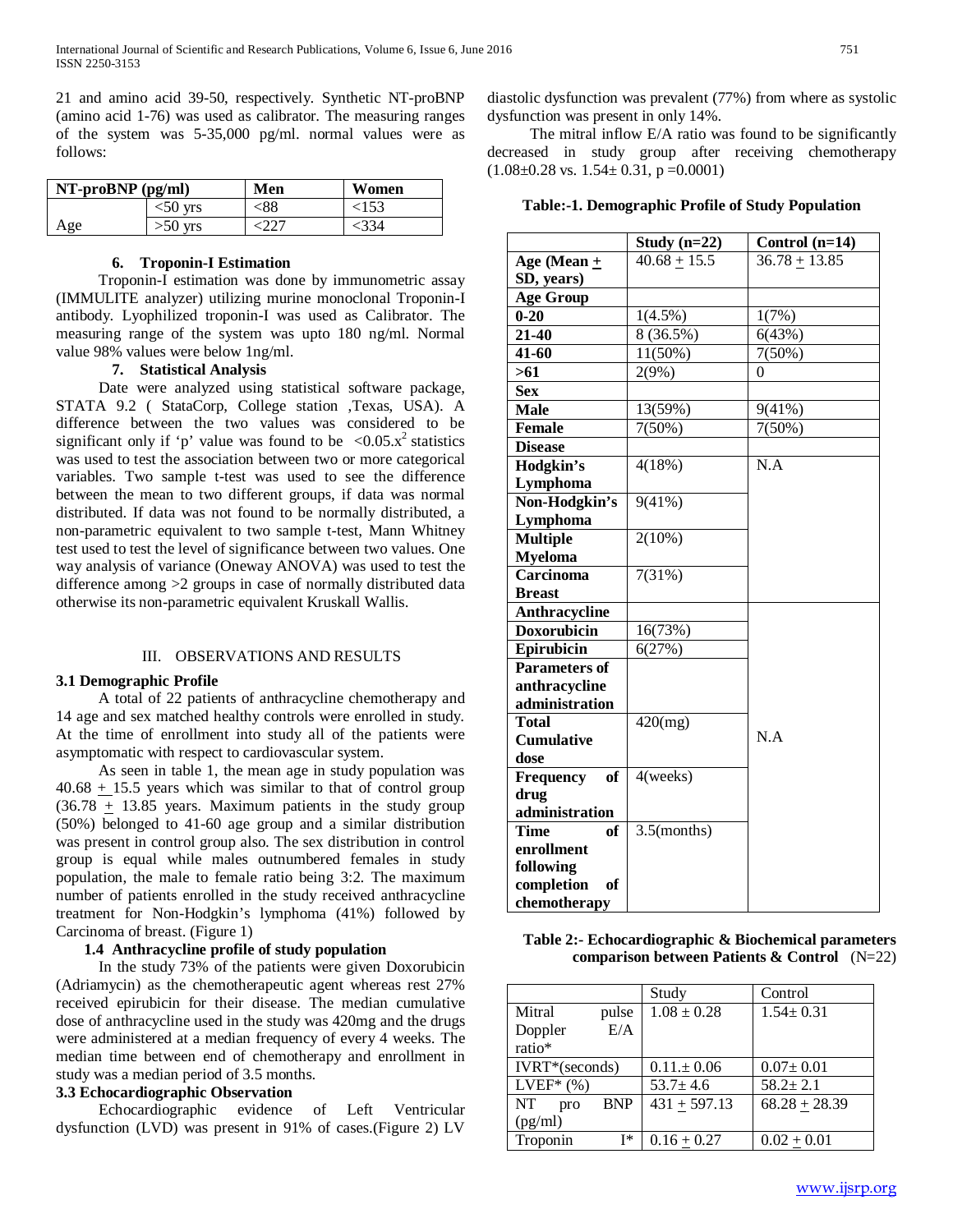| (ng/ml)                                            |                    |  | In patients |
|----------------------------------------------------|--------------------|--|-------------|
| * Indicates a statistically significant difference | anthracycline, all |  |             |

 The mean IVRT in significant he study group was significantly increased following anthracycline administration as compared to control  $(0.11 \pm 0.06s$  vs.  $0.07 \pm 0.01s$ , p=0.0044). There was also statistically significant decline in mean LVEF following anthracycline administration as compared to control and the decrease is statistically significant  $(53.7 \pm 4.6 \% \text{ vs. } 58.2 \pm \text{ } 1)$ 2.1 %,p= 0.0003, Table 2 & Figure 3).

 The mean age patient with diastolic dysfunction was 38.6  $+$  15.6 years while that of systolic dysfunction was 45.66  $+$  4.04 years. While diastolic dysfunction was seen almost equally on both sexes, systolic dysfunction was exclusively seen in females.

 Regarding factors affecting development LVD, incidence was higher with Epirubicin (99.9%) than with Adriamycin (87.5%) but the result was not statistically significant. In addition, systolic dysfunction was more common in Epirubin group. In the study group diastolic dysfunction was present among all irrespective of disease but systolic dysfunction more prevalent in patients of Non-hodgkin's lymphoma and carcinoma breast.In patients who developed LV dysfunction the mean dose was higher as compared to those who did not. LV systolic dysfunction developed as a mean dose of 480 mg, which is higher than the mean dose of 399.4  $\pm$  120 mg at which patient developed diastolic dysfunction, as expected. But the result were not statistically significant (p=0.15).

 The development of LV systolic dysfunction is more common when drug was given at longer intervals of 4 weeks but LV diastolic dysfunction developed at a frequency of  $3.4 \pm 0.9$ weeks. In patients with LV systolic dysfunction median time of enrollment in study following chemotherapy completion was 5 months. In patients with LV diastolic dysfunction the duration was 4 months.

## **3.4 Effect of other Chemotherapeutic Agents and Radiotherapy on Echocardiography parameters**

 The administration of additional chemotherapeutic agents led a trend towards higher incidence LVD as compared to anthracycline alone, though not statistically significant (89% vs. 80%,  $p = 0.42$ ). LV systolic dysfunction was seen only when additional anti neoplastic agents were given.LV systolic dysfunction was more common when cyclophosphamide was used as additional chemotherapeutic agent. Vincristine use as additional chemotherapeutic agent resulted in LV diastolic dysfunction only.

who received radiotherapy in addition to developed LVD on echocardiography.

#### **3.5 Biomarkers Profile**

The mean level of NT-pro BNP is  $431 + 597.13$  pg/ml in the study population as compared to  $68.28 + 28.39$  pg/ml in the controls. But the increase is not statistically significant  $(p=0.11)$ , when Mann Whitney test was applied.

 The levels of plasma NT pro BNP were abnormal in 40% of patients with LVD dysfunction. NT pro BNP was abnormal in 60% cases of LV diastolic dysfunction. The mean and median values were overall higher in diastolic dysfunction but the result are not statistically significant  $(p=0.3)$ 

 The mean level of troponin I in study population was 0.16  $+$  0.27 ng/ml while that of control was  $0.02 + 0.01$ ng/ml.(p=0.02)

 Abnormal levels of troponin I were found only in 10% cases of LVD although the mean levels and medium levels of patients with LVD were significantly higher than patients without LVD.

 The correlation analysis revealed a negative correlation between NT pro BNP and LVEF  $(r=-0.11)$ . Also, there is also a negative correlation between NT pro BNP and peak E velocity  $(r=-0.35)$ . A similar positive correlation between NT pro BNP & IVRT of  $(+.006)$  is also seen (Table 3).

 As regards to Troponin I similar positive and negative correlation with IVRT ( $r=+0.08$ ) and LVEF ( $r=-0.2$ ) are seen respective. A negative correlation between E/A ratio and Troponin-I is also seen  $(r = -0.11)$ . None of the values were statistically significant.

 The mean levels of NT pro BNP were higher in patients who were co-administered additional chemotherapy.

 The mean Troponin-I levels were higher in patients who were co-administered additional chemotherapy.(Table 4)

 Median plasma NT pro BNP level did not rise with coadministration of radiotherapy.

 Median values of troponin-I were higher in patients given additional radiotherapy.

 In the study plasma NT pro BNP had a Sensitivity of 40% and Specificity of 100% in predicting LV dysfunction on echocardiography. The positive predictive value was 100% and Negative predictive value was 54%.

 In the study plasma Troponin-I had a Sensitivity of 10% and Specifictiy of 100% in predicting LV dysfunction on echocardiography. The positive predictive value was 100% and Negative predictive value was 50%.

#### **Table: 3. Correlation analysis of NT pro BNP and Troponin I with Various Echocardiographic parameters**

|             | <b>BNP</b> | <b>LVEF</b> | Mitral | LV          | Mitral   | Troponin |
|-------------|------------|-------------|--------|-------------|----------|----------|
|             |            |             | Valve  | <b>IVRT</b> | valve    |          |
|             |            |             | flow   |             | flow     |          |
|             |            |             | E/A    |             | peak E   |          |
|             |            |             | ratio  |             | Velocity |          |
| <b>BNP</b>  | 1.000      |             |        |             |          |          |
| <b>LVEF</b> |            | 1.0000      |        |             |          |          |
|             | 0.1114     |             |        |             |          |          |
|             | 0.7592     |             |        |             |          |          |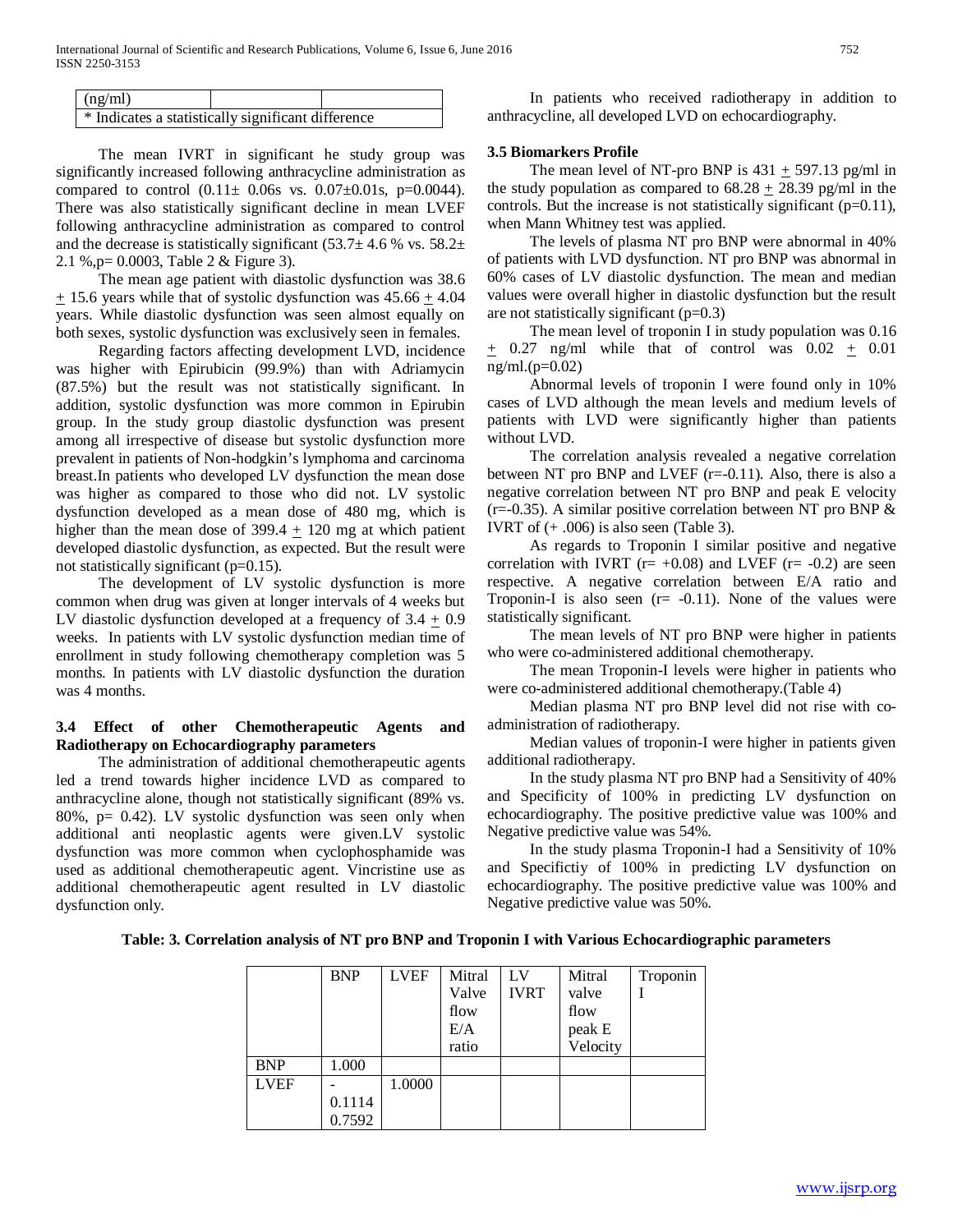International Journal of Scientific and Research Publications, Volume 6, Issue 6, June 2016 753 ISSN 2250-3153

| Mitral        | 0.5038 | 0.3018 | 1.0000 |        |        |        |
|---------------|--------|--------|--------|--------|--------|--------|
| Valve         | 0.1376 | 0.1723 |        |        |        |        |
| flow $E/A$    |        |        |        |        |        |        |
| ratio         |        |        |        |        |        |        |
| <b>LVIVRT</b> | 0.0067 |        |        | 1.0000 |        |        |
|               | 0.9854 | 0.3328 | 0.2038 |        |        |        |
|               |        | 0.1302 | 0.3523 |        |        |        |
| Mitral        |        | 0.0825 |        |        | 1.0000 |        |
| valve         | 0.3503 | 0.7151 | 0.0586 | 0.2878 |        |        |
| flow          | 0.3211 |        | 0.7955 | 0.1940 |        |        |
| peak E        |        |        |        |        |        |        |
| velocity      |        |        |        |        |        |        |
| Troponin      | 0.0000 |        |        | 0.0800 | 0.2527 | 1.0000 |
| T             |        | .02045 | 0.1151 | 0.8049 | 0.4280 |        |
|               |        | 0.5238 | 0.7218 |        |        |        |

## IV. DISCUSSION

 Cardiotoxicity is the most devastating side effect of anthracycline administration. In this study we tried to evaluate the cardiotoxic effects of anthracyclines in twenty-two patients by clinical examination and echocardiography. We also probed into the role of two plasma markers NT pro BNP and Troponin I in the scenario of anthracycline cardiotoxicity. Many studies have focused on case of symptomatic LV dysfunction following anthracycline chemotherapy but only a few of the have concentrated on asymptomatic LV dysfunction.

 The majority (50%) of our patients belonged to age group 41-60 years. Most (41%) of the patients enrolled in the study were given anthracycline chemotherapy for Non-Hodgkin's lymphoma. All of our patients were clinically asymptomatic, but left ventricular dysfunction was alarmingly detected in majority of the patients on echocardiography. LV Diastolic dysfunction was present in 77% of patients and LV systolic dysfunction in 14% patients after anthracycline administration. Various studies by Murat et al<sup>11</sup>, Bonneterre et al<sup>13</sup> & Hequet et al<sup>14</sup> have shown that the incidence of asymptomatic LV dysfunction following chemotherapy is between 13%-50%. Higher incidence of LV dysfunction in our study could be explained on the basis of larger mean total cumulative dose of anthracycline (420mg) used in our study.

 Anthracycline chemotherapy patients developed statistically significant altercations in Echocardiographic parameters. In patients with LV diastolic dysfunction an increase in mean left Ventricular IVRT and decrease in mitral valve flow E/A ratio was observed on echocardiography. The mean LVEF of the anthracycline group was significantly lower than their healthy counterparts. Nousianen et al <sup>14</sup> observed a similar decrease in LVEF and mitral E/A ratio following anthracycline chemotherapy. Maria et al <sup>15</sup> also observed similar alteration in LV diastolic parameter  $(E/A \text{ ratio} \& \text{IVRT})$  and LV systolic parameters (LVEF) following chemotherapy.

 LV diastolic dysfunction occurred at a mean dose of 399 + 120 mg and LV systolic dysfunction occurred at a dose of 480 mg. In patients with LV Diastolic dysfunction median time of enrollment in study after chemotherapy was 4 months. LV

systolic dysfunction patients entered the study after a median period of 5 months following chemotherapy.

Epirubicin cause a higher incidence (of LVD vis-à-vis Doxorubicin. Incidence of systolic dysfunction was also higher in patients of Epirubicin group. This can be explained on the difference in pharmacokinetic properties.<sup>16</sup>.Corollary to this observation, high incidence of systolic dysfunction was seen in Carcinoma Breast where Epirubicin was used.

 Mean Plasma NT pro BNP levels were higher in anthracycline chemotherapy patients than in control, though values did not attain statistical significance. **Patrick et al.** found elevated mean BNP levels about 3 times and abnormal values in 26% of their patients after a mean follow up of 6.5 years.<sup>8</sup>

 In patients with LV dysfunction on echocardiography, plasma NT pro BNP had sensitivity of 40% and specificity of 100% in detection of LV dysfunction.This low sensitivity in the study can be explained on the basis of low sample size  $(N=10)$  in which test was performed.In patients with LV diastolic dysfunction, the levels of plasma NT pro BNP had a negative correlation with mitral valve flow Peak E velocity and positive correlation with IVRT on echocardiography. In patients with LV diastolic dysfunction levels of this marker had a negative correlation with LVEF. These results indicate a trend between rising NT pro BNP level and deteriorating LV function indices on echocardiograph. Median levels of NT pro BNP were high when additional anticancer drugs were given.

 Troponin I, other serum marker used in the study showed a similar trend. The mean levels were significantly higher in the anthracycline chemotherapy population (0.15  $\pm$  0.24 vs 002  $\pm$ 0.01). In patients with LVD, abnormal valve were found only in 1 out of 10 patients. In the study Troponin I had a sensitivity of 10% and specificity of 100% in detection of LV dysfunction. There was also a negative correlation between rising Troponin I levels and LVEF in patients with LV systolic dysfunction. In patients with LV diastolic dysfunction negative correlation between mitral valve flow  $E/A$  ratio ( $r = -0.11$ ) and positive correlation with IVRT  $(r=0.08)$  was present. These observations indicate toward a correlation between rising troponin I early echocardiography changes in LV diastolic and systolic function. With additional echocardiography and radiotherapy the mean levels were higher than the cohort which received anthracycline alone.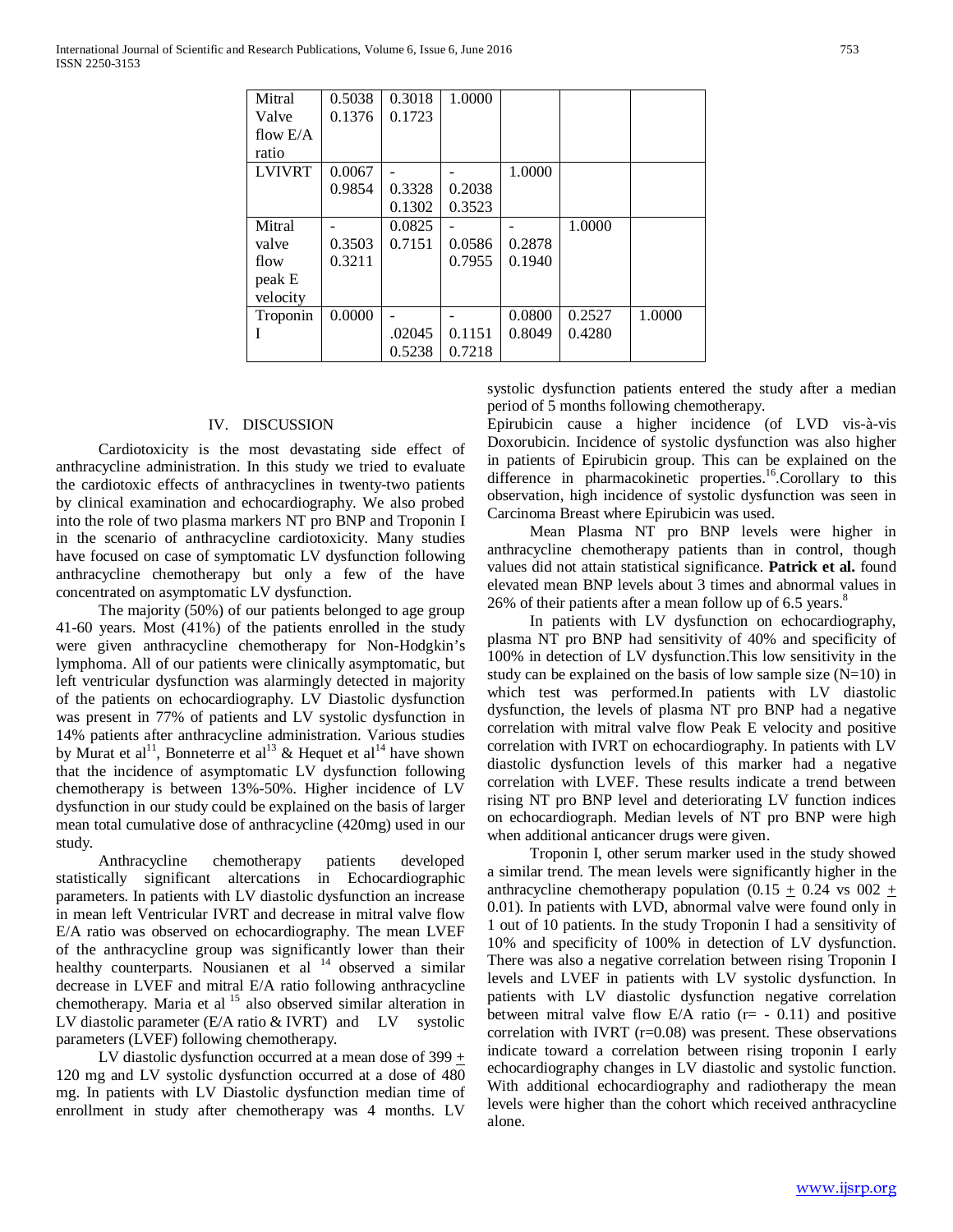#### V. LIMITATIONS

 Total sample size was small and the study involved a single point estimation of plasma NT pro BNP and Troponin I following anthracycline chemotherapy.

#### VI. CONCLUSIONS

 There is high prevalence of asymptomatic left ventricular dysfunction on echocardiography after anthracylcine chemotherapy. LV diastolic dysfunction was more common than LV systolic dysfunction.Left ventricular dysfunction was related to total cumulative dose of anthracycline.

 Co-administration of Additional chemotherapeutic agents (cyclophosphamide and vincristine) & radiotherapy was associated with increased incidence of LV dysfunction.

Plasma NT pro BNP and Troponin-I levels were higher in patients who developed LV dysfunction following Chemotherapy.

 Both NT pro BNP and Troponin-I levels had low sensitivity and high specificity for detecting LV dysfunction following anthracycline chemotherapy.

 Both NT pro BNP and Troponin-I levels showed a negative correlation with LVEF and mitral valve flow peak E velocity on echocardiography. There was also a positive correlation with IVRT on echocardiography.

#### **REFERENCES**

- [1] Wojtacki J, Nowak EL. et al Anthracycline-induced cardiotoxicity: clinical course, risk factors, pathogenesis, detection and prevention- review of the literature. Med Sci Monit 2000;6(2):411-420.
- [2] Ng R, Better N, Green MD. Anticancer agents and cardiotoxicity. Semin Oncol 33:2, 2006.
- [3] Peng X, Chen B, Lim CC, Sawyer DB. The cardiotoxicity of anthracycline chemotherapeutics. Mol Interv 5:163, 2005.
- [4] Swain SM, Whaley FS, Gerber MC, et al: Cardioprotection with dexrazoxane for doxorubicin- containing therapy in advanced breast cancer. J Clin Oncol 15:1318, 1997.
- [5] Cardinale D, Sandri MT, Colombo A, et al. Prognostic value of troponin I in cardiac risk stratification of cancer patients undergoing high-dose chemotherapy. Circulation 109:2749, 2004.
- [6] Cardinale D, Sandri MT, Martenoni A et al. Myocardial injury revealed by plasma troponin I in breast cancer patients treated high dose chemotherapy. Ann Oncol 2002;13:710-715
- [7] Okamura h, Yoshida T, et al. Brain Natriuretic peptide is predictor of anthracycline induced cardiotoxicity. Acta hematol 2000; 14:158-163.
- [8] Perik PJ, De Vries EGE, Boomsma F.et al. Use of natriuretic peptide for detecting Cardiac Dysfunction in Long-term Disease-free Breast Cancer Survivors. Anticancer research 2005; 25: 3651-3657
- [9] Little WC, Applegate RJ. Congestive heart failure: Systolic and diastolic Function.J Cardiothor Vasc Anesthesia 1993;7(4):2-5
- [10] Garcia MJ, Thomas JD, Klein AL. Doppler echocardiographic application for study of diastolic dysfunction. J Am Coll Cardiol 1998 ;32: 865-75
- [11] Soker M, Kervancioglu M. Plasma concentrations of NT-pro-BNP and cardiac troponin-I in relation to doxorubicin-induced cardiomyopathy and cardiac function in childhood malignancy. Saudi Med J 2005;26;1197-1202
- [12] Bonneterre J, Roché H, Kerbrat P, Fumoleau P, Goudier MJ, Fargeot P et al. Long-Term Cardiac Follow-Up in Relapse-Free Patients After Six Courses of Fluorouracil, Epirubicin, and Cyclophosphamide, With Either 50 or 100 mg of Epirubicin, As Adjuvant Therapy for Node-Positive Breast Cancer: French Adjuvant Study Group. J Clinical Oncol 2004; 22: 3070- 3079.
- [13] Hequet O, Le QH, Moullet I, Pauli E, Salles G, Espinouse D.Subclinical Late Cardiomyopathy After Doxorubicin Therapy for Lymphoma in Adults. J Clinical Oncol 2004; 22: 1864-1871
- [14] Nousiainen T, Vanninen E, Jantunen E, Puustinen J, Remes J, Rantala A et al.Natriuretic peptides during the development of doxorubicin-induced left ventricular diastolic dysfunction. J Intern Med. 2002 Mar;251(3):228-34.
- [15] Sandri MT, Salvatici M, Cardinale D et al. N-terminal Pro BNP after high dose chemotherapy. A marker of cardiac dysfunction ? Clinical Chemistry 2005;51: 1405-1410.
- [16] Pouna P, Adèle SB, Gouverneur G, Tariosse L, Robert J.Evaluation of anthracycline cardiotoxicity with the model of isolated, perfused rat heart: comparison of new analogues versus doxorubicin. Cancer Chemotherapy and Pharmacology 1995;35:257-261

#### **AUTHORS**

**First Author-** Akshyaya Pradhan MD,DM, Assistant Professor, Department of Cardiology, KGMU, Lucknow, India. **E**mailakshyaya33@gmail.com

**Second Author-** Rohini Khurana MD, Associate Professor,

Department of Radiation Oncology, R.M.L.I.M.S.,

Lucknow.**E**mail-drrohinisethi@gmail.com

**Third Author-** Abhishek Singh MD, Associate Professor, Department of Internal Medicine, K.G.M.U., Lucknow, India. **E**mail- docabhishek23@ rediffmail.com

**Fourth Author-** Vijayant Devenraj Mch , Associate Professor, Department of Cardiothoracic Surgery, K.G.M.U., Lucknow,

India **E**mail -vijayantdevenraj@ gmail.com

**Fifth Author-** Jyoti Bajpai MBBS, Junior Resident, Department of Respiratory Medicine, K.G.M.U., Lucknow. **E**mail-

jyotibajpai33@gmail.com

**Sixth Author-** M.L.B.Bhatt MD, Professor, Department of Radiotherapy, K.G.M.U., Lucknow, India **E**mail-

drmlbhatt@gmail.com

**Seventh Author**- Sanjay Mehrotra MD, Professor, Department of Medicine, K.G.M.U., Lucknow, India. **E**mail-

rmllabs@hotmail.com

**Corresponding Author-** Rohini Khurana MD , Associate Professor, Department of Radiotherapy, R.M.L. Institute of Medical Sciences, Lucknow, India **E**maildrrohinisethi@gmail.com

#### **Acknowledgement-**

Sandip Barik, Senior Resident**,** Department of Radiotherapy, R.M.L.I.M.S., Lucknow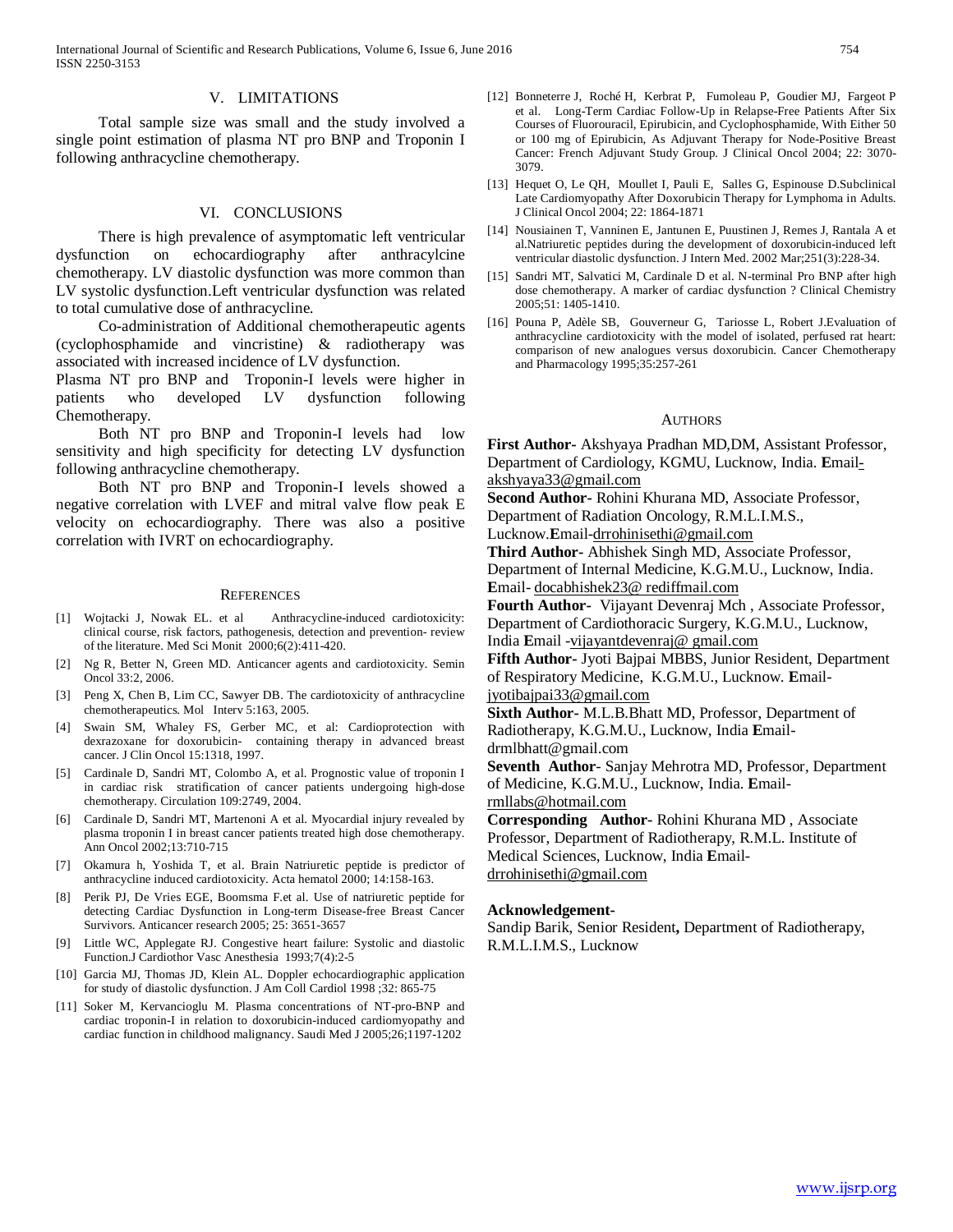

**Figure 1. Distribution of Primary Neoplastic diagnoses for which chemotherapy was given in Study**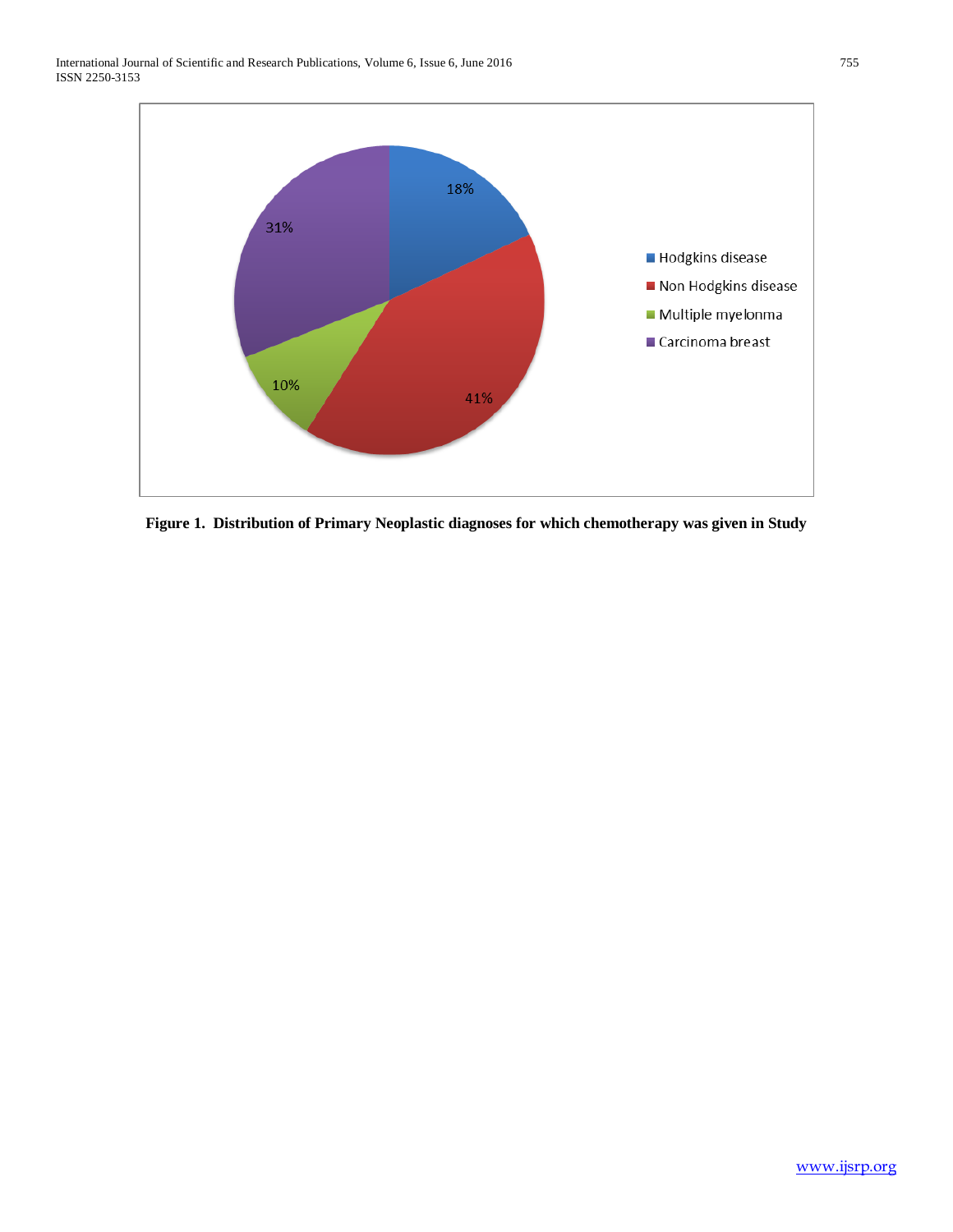

**Figure 2. Distribution of Echocardiographic Left ventricular (LV) dysfunction in Study population LV diastolic dysfunction on echocardiography was highly prevalent (77%) in patients following anthracycline chemotherapy.**



**Figure 3. Distribution of Echocardiographic Left ventricular (LV) Ejection fraction between study population & controls** There was a significant fall in mean LV ejection fraction following chemotherapy  $(53.7 \pm 4.2 \% \text{ vs. } 58.2 \pm 2.1 \% , p = .0003)$